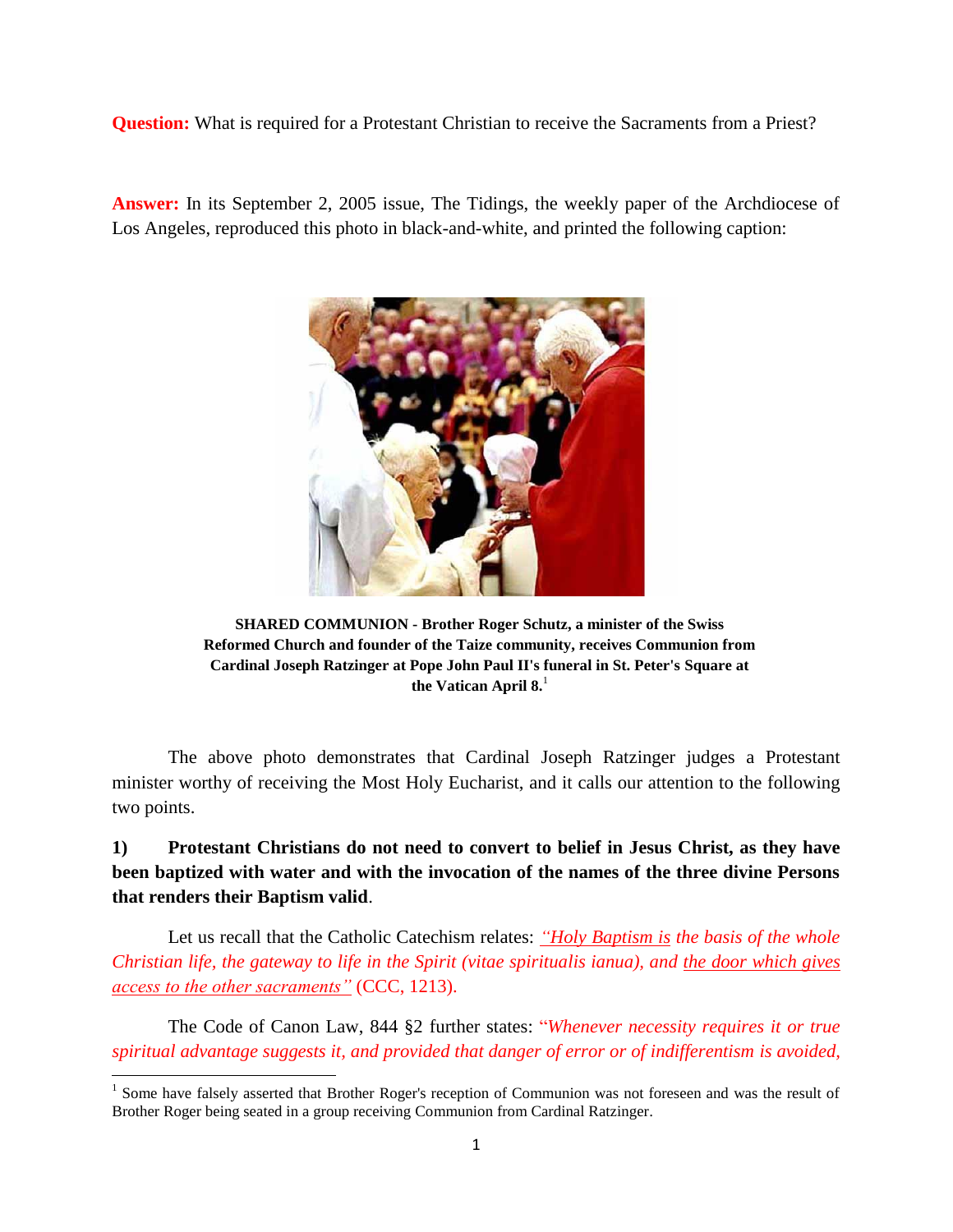*the Christian faithful for whom it is physically or morally impossible to approach a Catholic minister are permitted to receive the sacraments of penance, Eucharist, and anointing of the sick from non-Catholic ministers in whose Churches these sacraments are valid."*

This Canon 844 §2 opens the ecumenical doors of Eucharistic intercommunion between the eastern and western churches, both of whom have the seven valid sacraments.

The Code of Canon Law 844 §3 also states: *"Catholic ministers administer the sacraments of penance, Eucharist, and anointing of the sick licitly to members of Eastern Churches which do not have full communion with the Catholic Church if they seek such on their own accord and are properly disposed. This is also valid for members of other Churches which in the judgment of the Apostolic See are in the same condition in regard to the sacraments as these Eastern Churches."*

This Canon 844 §3 opens the ecumenical doors of Eucharistic intercommunion between the western and eastern churches, both of whom have the seven valid sacraments, in particular to the Eastern Orthodox Churches, the Coptic Church, the Abyssinian Church, the Armenian Church, etc., and states that they can receive confession, anointing, and the Eucharist if they ask for them and have the proper dispositions - which is also required of Catholics. Other communions may also share this if they are considered by the Vatican to have the same status concerning these sacraments as the Eastern churches.

The Code of Canon Law 844 §4 states: *"If the danger of death is present or if, in the judgment of the diocesan bishop or conference of bishops, some other grave necessity urges it,<sup>2</sup> Catholic ministers administer these same sacraments licitly also to other Christians not having full communion with the Catholic Church, who cannot approach a minister of their own community and who seek such on their own accord, provided that they manifest Catholic faith in respect to these sacraments and are properly disposed." 3*

This Canon 844 §4 applies principally to Protestants Christians and adds several conditions because they do not have the same sacramental status as the Eastern churches. Most notably, *"they manifest Catholic faith in these sacraments,"* meaning they are to believe in the Sacraments as abiding Catholics do (e.g., that confession forgives sins; that anointing conveys grace to the spiritual and physical aid of the recipient; that Christ is Really Present in the

 $\overline{a}$ 

<sup>2</sup> *Nota bene:* In the 1983 Code of Canon Law the phrase *"urgeat gravis necessitas"* has been translated by the Canon Law Society of America as *"grave necessity",* and by the canon law societies of Great Britain and Ireland, Australia and New Zealand, and Canada as *"grave and pressing need".* The official French text of the Directory, as well as its English translation, favors the second rendering (situations *"de grave et pressante necessite"*).

<sup>&</sup>lt;sup>3</sup> Cf. also Catechism of the Catholic Church, Libreria Editrice Vaticana, St. Paul Books & Media, 1994, n. 1401: *"When, in the Ordinary's judgment, a grave necessity arises, Catholic ministers may give the sacraments of Eucharist, Penance, and Anointing of the Sick to other Christians not in full communion with the Catholic Church, who ask for them of their own will, provided they give evidence of holding the Catholic faith regarding these sacraments and possess the required dispositions."*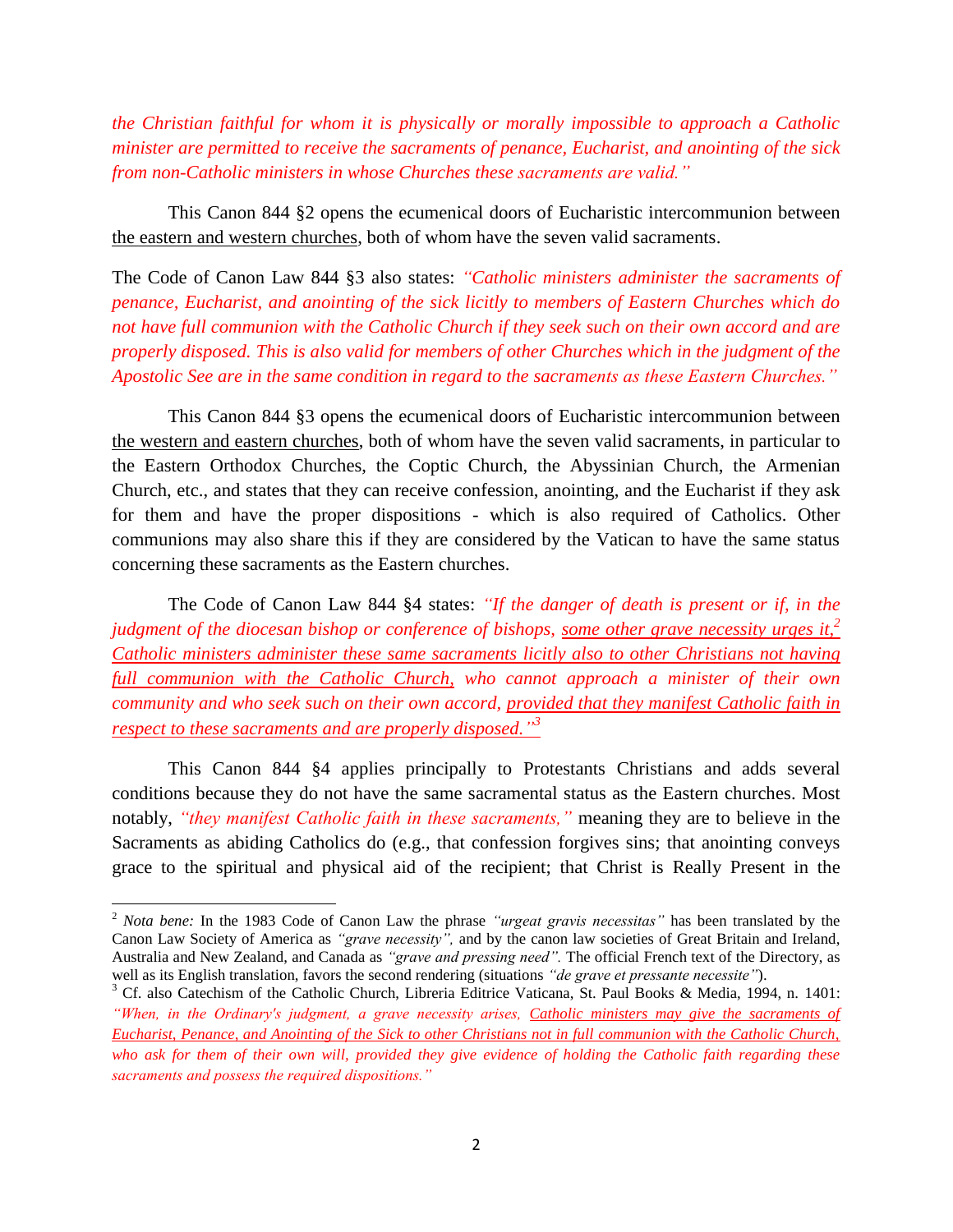Eucharist) and they are *"properly disposed"* ('properly disposed' is understood as the same disposition required of Catholics, e.g., not conscious of serious sin: cf. Canon 916.). It is interesting to note that what constitutes *"some other grave necessity"* for Protestants Christians to receive these three Sacraments was articulated in the official document of November 28, 1999 issued by the Diocese of Rockville Center, New York entitled, *"Special Circumstances for the Admission of Other Christians to Communion at Catholic Celebrations of the Eucharist in the Diocese of Rockville Centre",* formally approved by the Most Reverend John R. McGann, D.D., September 14, 1999. The norms took effect on the First Sunday of Advent, November 28, 1999. This document states as follows:

*"Grave necessity is understood to mean a condition in which being deprived of the Eucharist would, in the judgment of a reasonable person, cause someone to experience a significant sense of deprivation. This obviously means more than casually wanting to receive the Eucharist. Manifesting Catholic faith in the sacrament means that approximately the same knowledge and faith should be required of the person in these exceptional circumstances as would be required of a Catholic in similar circumstances. As mentioned above, there are occasions when sacramental sharing with other Christians is possible. Indeed, Pope John Paul II remarks that it is a source of joy that Catholic ministers,<sup>4</sup> in particular cases, can administer sacraments to Christians with whom Catholics do not share full ecclesial communion…" 5*

*"In certain circumstances, by way of exception and under certain conditions, access to these sacraments (Eucharist, Reconciliation and Anointing of the Sick) may be permitted or even commended for Christians of other churches and ecclesial communities… just as it is inappropriate to issue a general invitation to Christians who are not Catholic to share in Holy Communion, it is equally inappropriate to make a general statement indiscriminately barring all other Christians from sharing in the sacrament. Such a total prohibition would be more limiting than the norms of the Directory and the 1996 statement of the National Conference of Catholic Bishops now published in all participation materials… Episcopal and Protestant Christians may receive the sacraments of Eucharist, Reconciliation and Anointing of the Sick from a Catholic minister when in danger of death, or in situations of grave necessity or grave and pressing need, as interpreted and explained in section III above. In such cases the five conditions of canon 844, 4 must be met:*

 $\overline{a}$ 

<sup>&</sup>lt;sup>4</sup> The norms of the Directory and the 1996 statement of the National Conference of Catholic Bishops now published recommend that *diocesan bishops* establish general norms for judging situations of *"grave necessity",* taking into account any norms that may have been established by the episcopal conference or synod of Eastern Catholic churches. In the United States, no national norms have been established; the Directory states that where this is the case, *Catholic ministers are to judge the cases individually* according to the norms established by the diocesan bishop for judging situations of grave necessity.

 $<sup>5</sup>$  Cf. the official document of November 28, 1999 issued by the Diocese of Rockville Center, New York entitled,</sup> *"Special Circumstances for the Admission of Other Christians to Communion at Catholic Celebrations of the Eucharist in the Diocese of Rockville Centre".* These diocesan norms were recommended for approval by the Senate of Priests, June 24, 1999, and formally approved by the Most Reverend John R. McGann, D.D., September 14, 1999. The norms took effect on the First Sunday of Advent, November 28, 1999.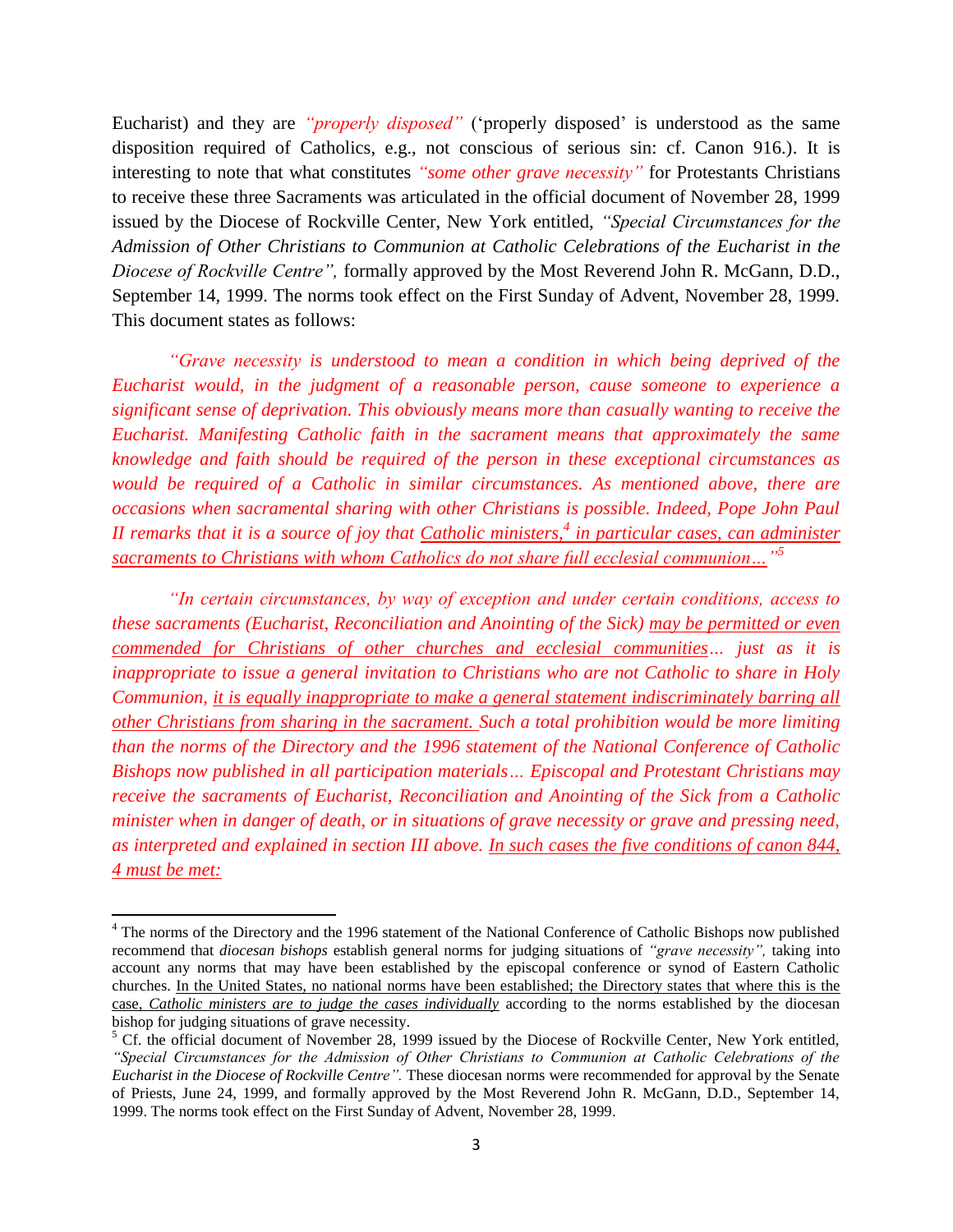*1) The person requesting the sacrament must be validly baptized. Baptism is valid when water is poured or the person is immersed and the Trinitarian formula is used. For example, valid baptism is presumed for Episcopalians, Lutherans, Presbyterians and Methodists.*

*2) The person must manifest the faith which the Catholic Church professes in the sacrament. As a minimum for Eucharistic sharing, the person must believe that in receiving the Eucharist we receive the body and blood of Christ. In some communions this is standard dogma; for example, Episcopalians and Lutherans can be presumed to believe in the real presence. For members of other communions there may be need for some further discussion concerning their belief in the Eucharist.*

*3) The person must ask for the sacrament freely. The request must have been initiated by the person seeking Eucharistic communion.*

*4) The person must be unable to have recourse for the sacrament to a minister of his or her own community. This condition is met when gaining access to ones own minister poses a reasonable physical, moral or psychological difficulty, or causes serious inconvenience for the minister or recipient.*

*5) The person must be properly disposed to receive the sacrament. As noted above proper disposition is the same as required for Catholics, i.e., not conscious of serious sin (see canon 916). Being properly disposed means being in a good relationship with God, or if not, taking whatever steps are necessary to return to a good relationship with God.* 

*In light of the above canonical norms and pastoral reflections, the following situations are examples, not an exhaustive list, of occasions, other than danger of death, when a grave necessity may be discerned and Eucharist may be shared with Episcopal or Protestant Christians if all the conditions are met:*

### *Catholic Eucharist in Institutional Settings*

*Catholic ministers who visit hospitals, nursing homes or prisons frequently encounter other Christians who request the Eucharist. People who out of necessity are confined to institutions – willingly or unwillingly, temporarily or permanently – are often in a state of heightened spiritual crisis, questioning, searching and receptivity. They may seek out the comfort and healing of the sacraments, especially the Eucharist, from a minister and with a community with whom they share a spiritual kinship… Their situation may indeed be judged by Catholic ministers as constituting a grave spiritual need. When in the prudent pastoral judgment of the local pastor all five conditions of canon 844 §4 are met, no further permission is needed.*

## *Catholic Funeral Mass*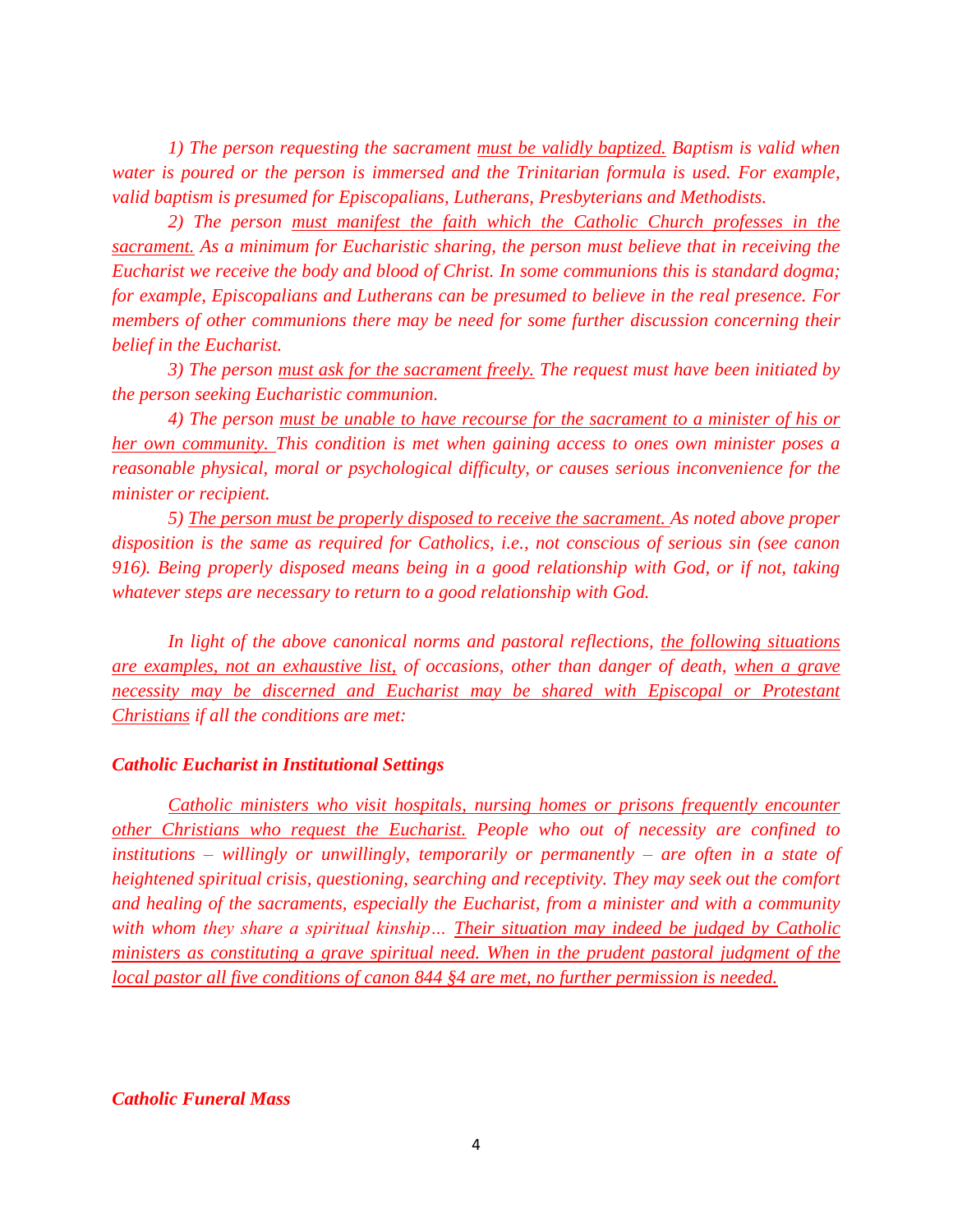*Another example of a pastoral situation that might constitute a case of grave necessity and therefore qualify as an exceptional circumstance is the funeral Mass. At a funeral, a Christian spouse, family member, relative or friend of a deceased Catholic might be drawn to Eucharistic communion as a source of strength and consolation in his or her sorrow. This might well be judged as a moment of grace and fulfill the condition of a grave and pressing need.*

*The principles and norms of canon law and the Directory can be applied by priests, deacons and pastoral ministers in particular cases for individuals who request Eucharist on the occasion of funerals. There may be an opportunity to explain the principles of sacramental sharing with persons who are not Catholic at the wake or at a meeting with family members to plan the funeral liturgy. Because of the complexity of conditions, it is permitted neither to offer a general invitation to all people at the funeral Mass to share in the Eucharist, nor to forbid them by public announcement. When all five conditions of canon 844 §4 are met, the pastor may give them permission to receive Holy Communion at the funeral liturgy.*

#### *Catholic Nuptial Mass*

*When a Catholic marries a validly baptized person who is not Catholic, the sacrament of marriage should normally be celebrated within a Service of the Word. Such a celebration allows all those present to participate in the liturgy and to celebrate marriage as a sign of unity and love. For example, at a Service of the Word, Christians of any denomination may read the Scriptures.*

*In the Diocese of Rockville Centre, priests are granted the pastoral faculty to determine where there exists a just cause… A decision as to whether the spouse who is not Catholic may be admitted to the Eucharist is to be made according to applicable general norms, taking into account the particular situation of the sacrament of Christian marriage by two baptized Christians. The spouse who is not Catholic already shares with the Catholic spouse the sacraments of baptism and marriage. There may be an occasion where the spouse who is not Catholic desires to receive the Eucharist at the nuptial Mass. A spiritual need constituting a grave necessity may indeed be present on such an important occasion…*

*Because of the very public nature of the wedding ceremony, the diocese requires that in such cases the following process be followed:*

*• Submit the mixed religion petition. The mixed religion petition is submitted to the Chancellors Office when a Catholic marries a validly baptized Christian who is not Catholic. A notation is to be made that the spouse who is not Catholic has requested to receive the Eucharist.*

*• With the petition, attach a statement explaining the request of the spouse to receive the Eucharist.*

*• Along with the mixed religion petition, the pastor or the priest who will be presiding at the nuptial Mass should include a written statement explaining how the conditions have been met. That is, the spouse is validly baptized and believes that in receiving the Eucharist, we*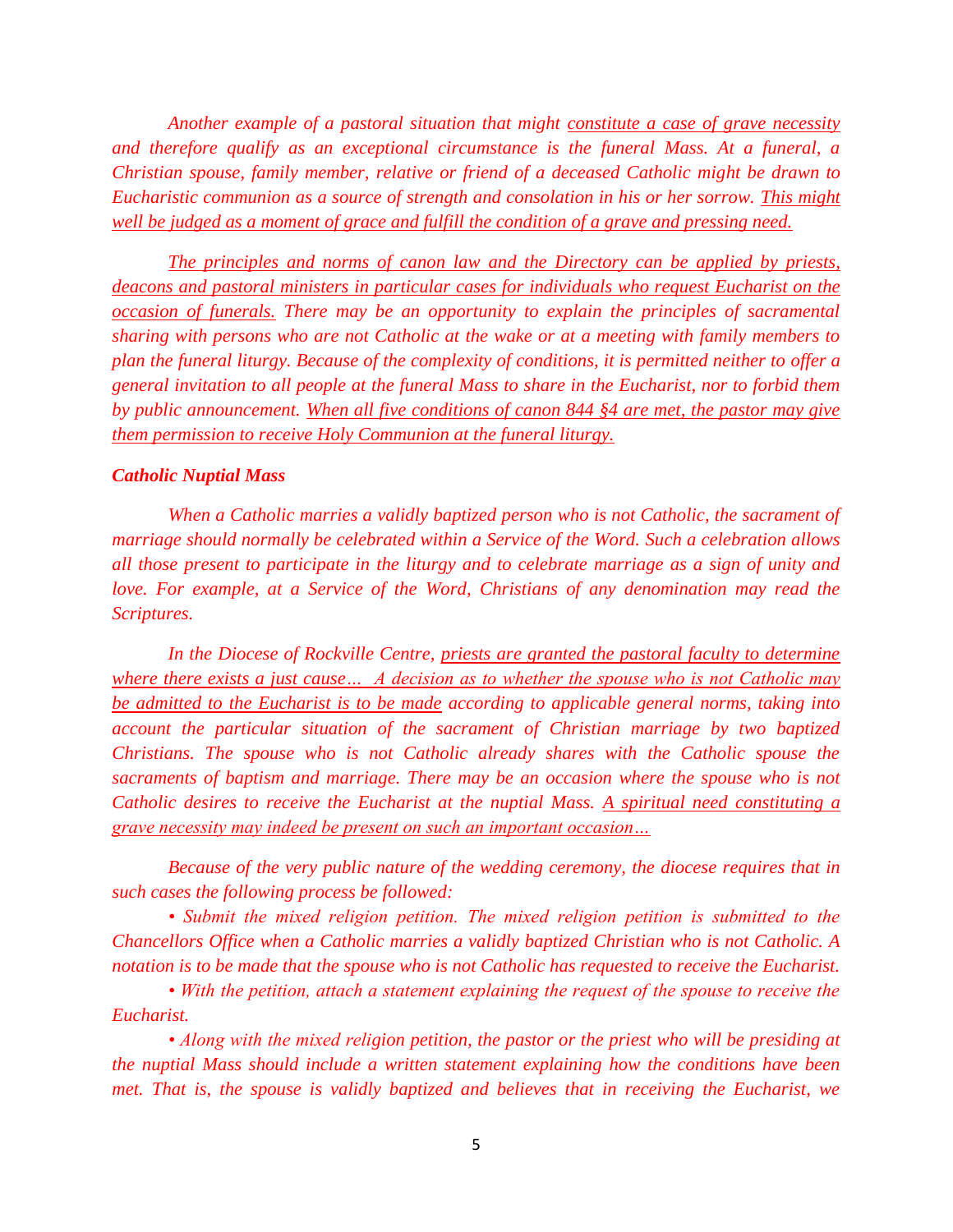*receive the body and blood of Christ; the person has asked to receive the Eucharist freely and is properly disposed; this is an occasion of grave necessity to receive the Eucharist. The rescript stating that the permission to marry has been granted will also state that the spouse who is not Catholic may receive the Eucharist at the nuptial Mass.*

*Situations may arise where a person who is not Catholic requests to receive Eucharist on occasions other than those discussed in this document. In such instances, the same general principles of church law and pastoral practice apply: the minister must determine to the best of his or her ability if the person shares Catholic faith in the Eucharist, and if a situation of grave necessity is present."*

The above document from issued by the Diocese of Rockville Center, New York, ought to serve as an example to all priests when approached by Protestant Christians requesting Holy Communion. When the aforesaid conditions are met, a Catholic minister may admit a Protestant Christian to any one of the three Sacraments. With regard to the Eucharist, I here recall Jesus' words in Jn. 6:53-54: *"Amen, amen, I say to you, unless you eat the flesh of the Son of Man and drink his blood, you do not have life within you. Whoever eats my flesh and drinks my blood has eternal life, and I will raise him on the last day."*

## **2) In preparation for Holy Communion**, **Protestant Christians may make an "act of perfect contrition."**

The necessity of preparation for Holy Communion is noted by St. Paul who relates: "*Anyone who eats and drinks without discerning the body, eats and drinks judgment on himself"* (1 Cor. 11.29). Let us recall that Jesus instituted the Sacrament of Confession as the only "ordinary means" for the forgiveness of "grave sin", but it is not the only means of forgiveness. The Code of Canon law, 960 states:

*"Individual and integral confession and absolution constitute the only ordinary means by which a member of the faithful conscious of grave sin is reconciled with God and the Church. Only physical or moral impossibility excuses from confession of this type; in such a case reconciliation can be obtained by other means."*

Because many Protestant Christians, due to no fault of their own, have not been brought up with the sacramentology of the Catholic faith, nor do they have at their disposal the Sacraments as the Catholics and Orthodox do, they are not to be imputed (Lk. 12:47; Jn. 9:41). It is within this context that one may consider Protestant Christians in a situation that is *"morally impossible*" for them to receive the Sacraments, as articulated in the above Canon 960, whereby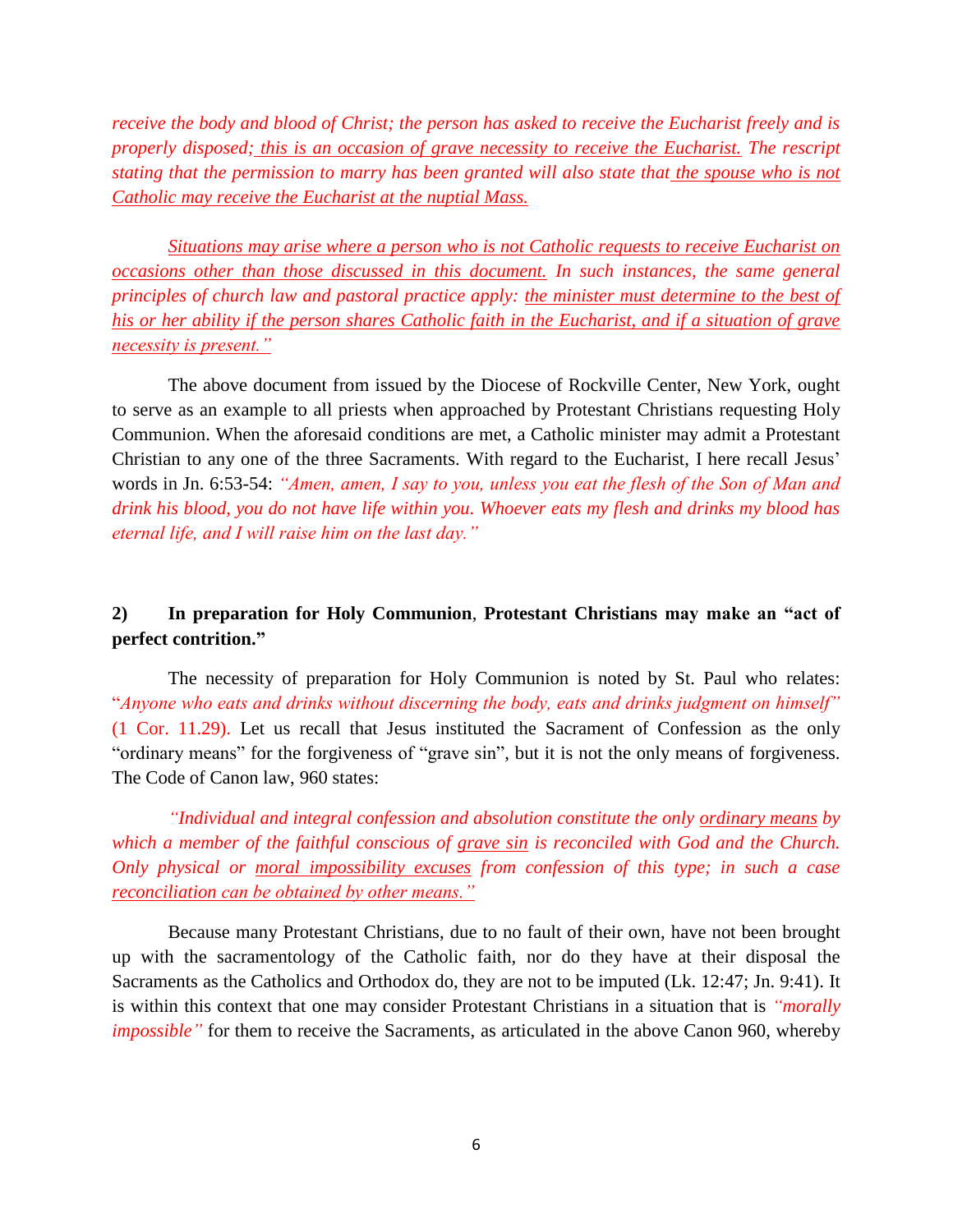God provides for them *"by other means"*, e.g., "an act of perfect contrition" (cf. Canon 916 and CCC, 1452). 6

To better illustrate this point, consider that for Catholics the "ordinary means" of forgiving "grave sins" is the Sacrament of Confession that confers *sacramental grace* upon the recipient; when sacramental Confession is not available the extraordinary means of forgiving grave sins is "an act of perfect contrition" that confers *actual grace* upon the recipient. The fact that the Catholic Church permits the baptized, "for a grave reason and with no opportunity to confess," to be forgiven of grave sin without the Sacrament of Confession, suggests that actual grace is an efficacious means for the forgiveness of even grave sin when sacramental grace is not available.<sup>7</sup>

If the Church acknowledges that God can extend to Catholics the forgiveness of grave sin through 'an act of perfect contrition' when 'no sacramental confession is available' and there is a 'grave reason' to receive him, might not the same be said of those Protestant Christians to whom, as noted above, it is 'morally impossible' to receive the Sacraments, and there is a 'grave necessity' to receive him? Indeed, the Church teaches that *any* Christian that is validly *baptized, properly disposed* and in *grave necessity* may receive Jesus in Holy Communion.

Let us recall that a 'grave necessity' for any baptized non-Catholic to receive Jesus is understood to mean *"a condition in which being deprived of the Eucharist would, in the judgment of a reasonable person, cause someone to experience a significant sense of deprivation…"* Among the various situations discussed in the above document, noteworthy are those in which baptized non-Catholics *"in hospitals, nursing homes, prisons and institutions",*  "*a funeral Mass", "a nuptial wedding", etc., request the Sacrament.*<sup>8</sup>

 $\overline{\phantom{a}}$ 

<sup>&</sup>lt;sup>6</sup> "A person who is conscious of grave sin is not to celebrate Mass or receive the body of the Lord without previous *sacramental confession unless there is a grave reason and there is no opportunity to confess; in this case the person is to remember the obligation to make an act of perfect contrition which includes the resolution of confessing as soon as possible"* (Code of Canon Law, 916).

<sup>7</sup> Apropos sacramental confession that confers *sacramental grace*, and non-sacramental confession that confers *actual grace*, both derive from the *sanctifying grace* one receives at Baptism. *Sanctifying grace* is a permanent disposition (*habitus*) that heals the soul of original and personal sin and sanctifies it (CCC, 1999). It is distinguished from *actual grace* which refers to God's interventions, whether at the beginning of conversion or in the course of the work of sanctification, and from *sacramental grace* which refers to an efficacious effect upon the soul. Although with 'an act of perfect contrition' one is forgiven of grave sin, the *sacramental grace* that derives from the Sacrament has primacy over the *actual grace* received without the Sacrament. For in the Sacrament Christ himself is at work who acts in his Sacrament, which acts *'ex opere operato',* and the Sacrament is not wrought by the righteousness of the recipient, but by the power of the Holy Spirit who establishes in the recipient a "living union" with Jesus Christ (cf. CCC, op. cit., 1127; 1128; 1129). Also each Sacrament imparts a distinctive sacramental grace based on its particular purpose in the supernatural life of the soul.

<sup>8</sup> See footnote 4.